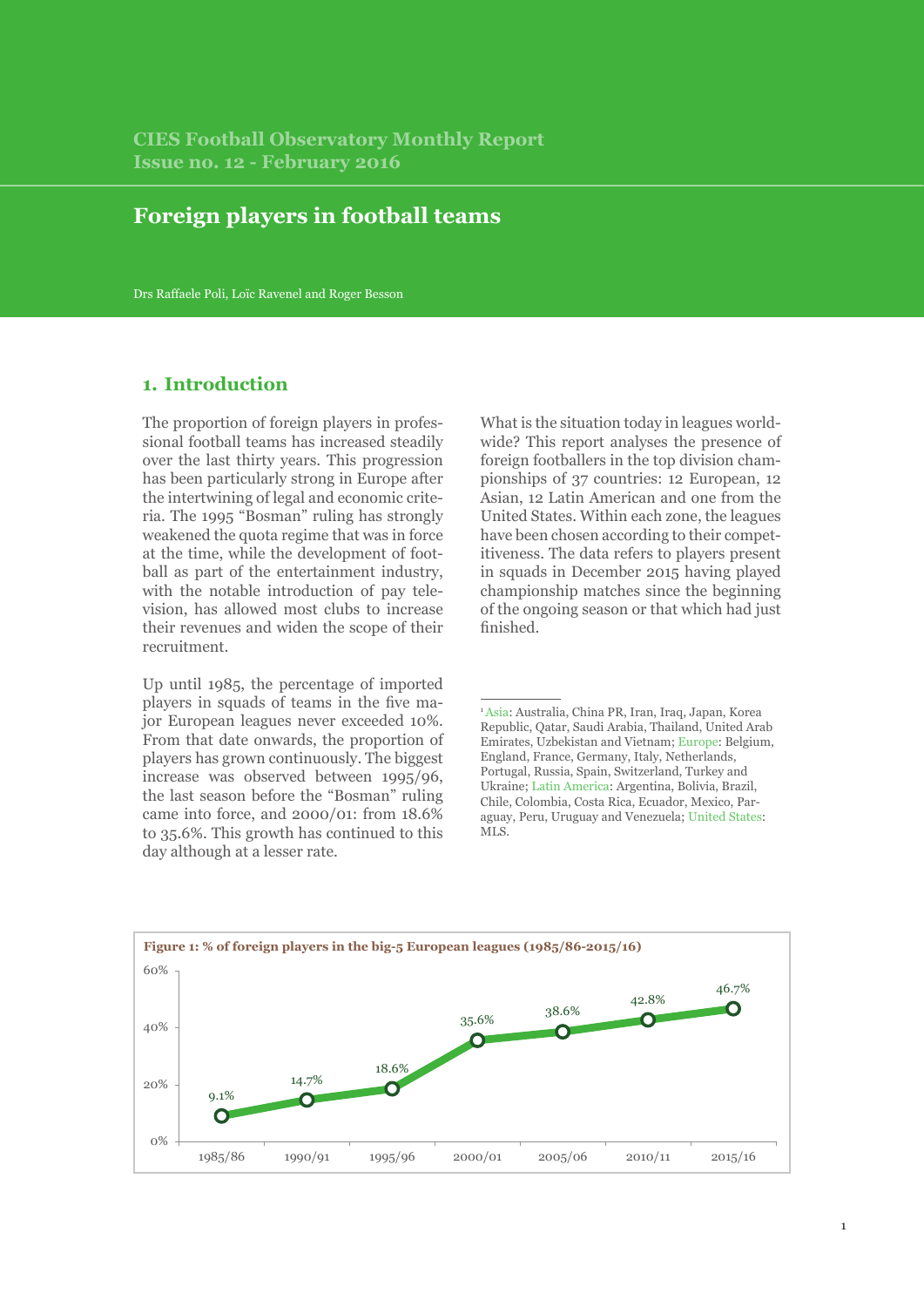

#### **2. Foreign players in the best leagues worldwide**

Foreigners represent 26.6% of players in the 37 leagues analysed. European and American MLS teams are by far those who recruit the most from abroad. Within these leagues, almost half of the players have a foreign origin. This proportion is significantly lower in both Asia and Latin America.

The relatively low percentage measured in Asia is explained by quotas strongly limiting the presence of foreign players in teams. These limitations are aimed at allowing national footballers to play for the best teams in the country. Without such quotas, Asian clubs would certainly import more players to make up their squads. While the existence of limitations on foreigners is advantageous in this sense, the real issue for the development of Asian football over the long term lies in the ability of clubs, leagues and national associations to improve the standard of training given to local talents.

The stakes are of a different nature in Latin America. In contrast to Asia, football historically is king in Latin America. This continent plays a primordial role in the export of players to the four corners of the world. Latin American teams do not hesitate to give local footballers their chance in order to transfer them abroad for money. The principle task for Latin America is to pursue its efforts in training to be able to deal with the increasing competition in this area, while limiting the degree of speculation around young players so as to encourage the fostering of more talent.

Finally, for most of the European leagues analysed and the American MLS, the central concern is to recognise the importance of having home-grown players in top division teams of the country. The easy choice may indeed push more and more clubs to abandon all efforts regarding training. This would actually weaken clubs as territorially embedded institutions to the advantage of other teams and the numerous intermediaries active on the transfer market.

| Figure 2: % of foreign players,<br>by geographical area |       |  |  |
|---------------------------------------------------------|-------|--|--|
| <b>MLS</b>                                              | 48.5% |  |  |
| Europe                                                  | 47.7% |  |  |
| Asia                                                    | 17.9% |  |  |
| Latin America                                           | 13.6% |  |  |
| Total                                                   | 26.6% |  |  |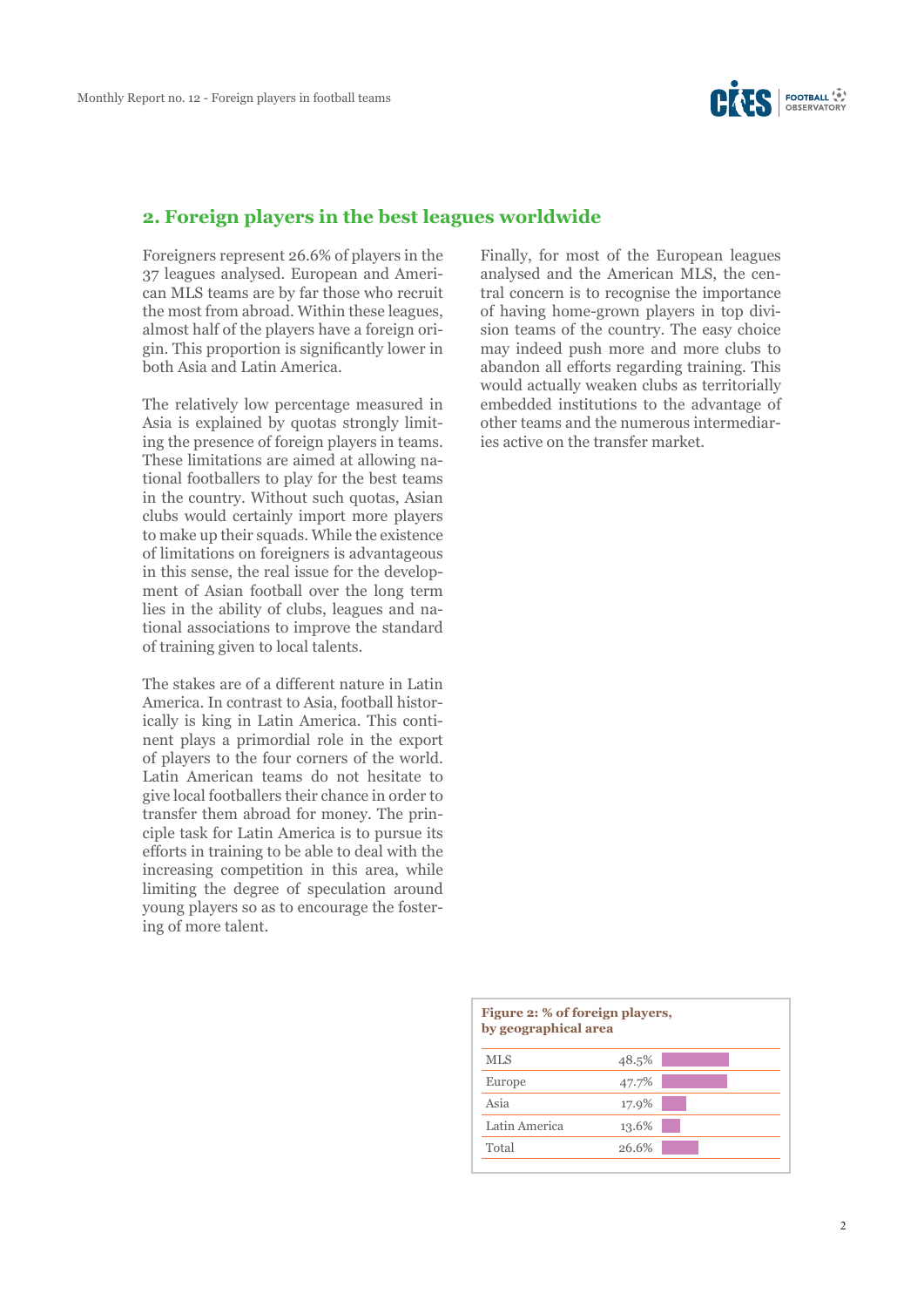Generally speaking, foreign footballers in the leagues analysed are slightly older than national players: 27.1 years of age compared to 25.7. While only 13.2% of footballers under 21 are foreigners, the latter represent 33.8% of players over 28 years of age. In the majority of cases, footballers start their career in their country of birth and do not move abroad until having proved their talent in professional national clubs. Nevertheless, the average age of first migration tends to diminish in relationship with the international recruitment of a greater number of very young players.

Analysis according to position shows that the highest percentage of foreign players is to be found among forwards: 34.9%. By contrast, only one goalkeeper in five is from abroad: 20.5%. This proportion is about one in four for defenders and midfielders. When it comes to recruiting abroad, clubs tend to focus on forwards. Consequently, given equal experience or value, a forward can move abroad more easily than footballers playing in other positions.

| Figure 3: % of foreign players,<br>by age group |       |  |
|-------------------------------------------------|-------|--|
| <21 years                                       | 13.2% |  |
| 21-24 years                                     | 23.7% |  |
| $25-28$ years                                   | 32.4% |  |
| >28 years                                       | 33.8% |  |
| Total                                           | 26.6% |  |

| Figure 4: % of foreign players,<br>by position |       |  |
|------------------------------------------------|-------|--|
| Goalkeepers                                    | 20.5% |  |
| Defenders                                      | 24.1% |  |
| Midfielders                                    | 25.2% |  |
| Forwards                                       | 34.9% |  |
| Total                                          | 26.6% |  |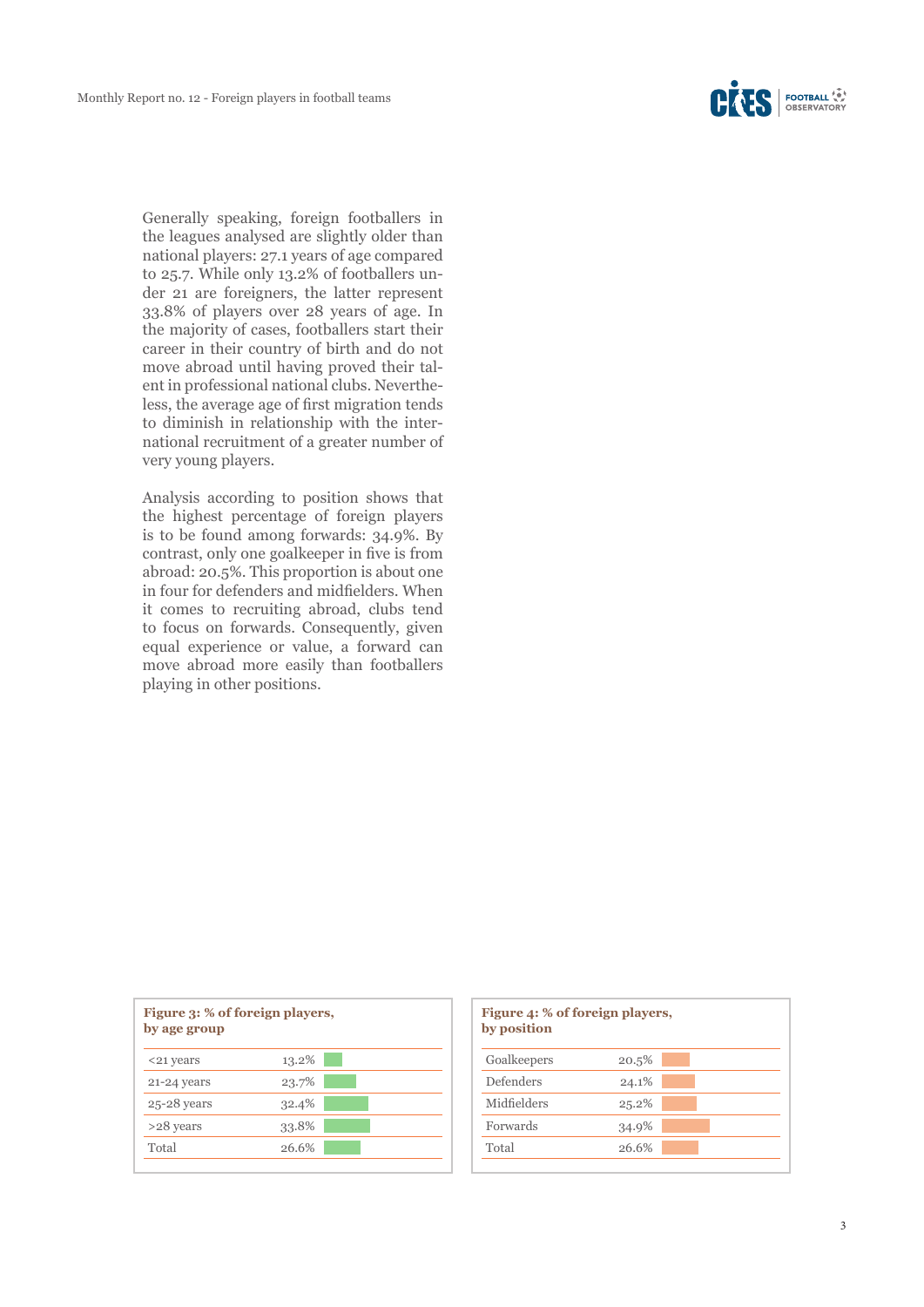### **3. Foreign players in Latin America**

The lowest foreign presence among the Latin American leagues studied was measured in Brazil. This is related to the great footballing tradition of this country and its key role in the exportation of players. In this context, Brazilian clubs prefer to give opportunities to local footballers rather than import them from abroad. The proportion of players imported is also less than 10% in the second biggest exporter of South America, Argentina, as well as in five other countries. Conversely, the highest percentage was measured in Mexico, a country where clubs have considerable financial means.

The percentage of foreign players in Latin America does not exceed 20% for any of the positions taken into account, varying between 10.9% for defenders and 19.1% for forwards. On average, foreign footballers are much more experienced than nationals: 28.5 years of age compared to 25.3. This is the biggest gap observed for the zones analysed. This finding suggests that foreigners in Latin America are mostly recruited from a result perspective and not with a view to generating revenues on the transfer market.

| Figure 5: % foreign players by league,<br><b>Latin America</b> |         |  |
|----------------------------------------------------------------|---------|--|
| Mexico                                                         | 34.1%   |  |
| Chile                                                          | 26.4%   |  |
| <b>Bolivia</b>                                                 | 25.0%   |  |
| Peru                                                           | 19.7%   |  |
| Ecuador                                                        | 13.8%   |  |
| Paraguay                                                       | 9.6%    |  |
| Argentina                                                      | 9.5%    |  |
| Colombia                                                       | $9.0\%$ |  |
| Costa Rica                                                     | 8.0%    |  |
| Venezuela                                                      | 7.9%    |  |
| Uruguay                                                        | 6.4%    |  |
| <b>Brazil</b>                                                  | 6.1%    |  |

# **Figure 6: % of foreign players by position, Latin America**  Goalkeepers 15.1% Defenders 10.9% Midfielders 12.1% Forwards 19.1% Total 13.6%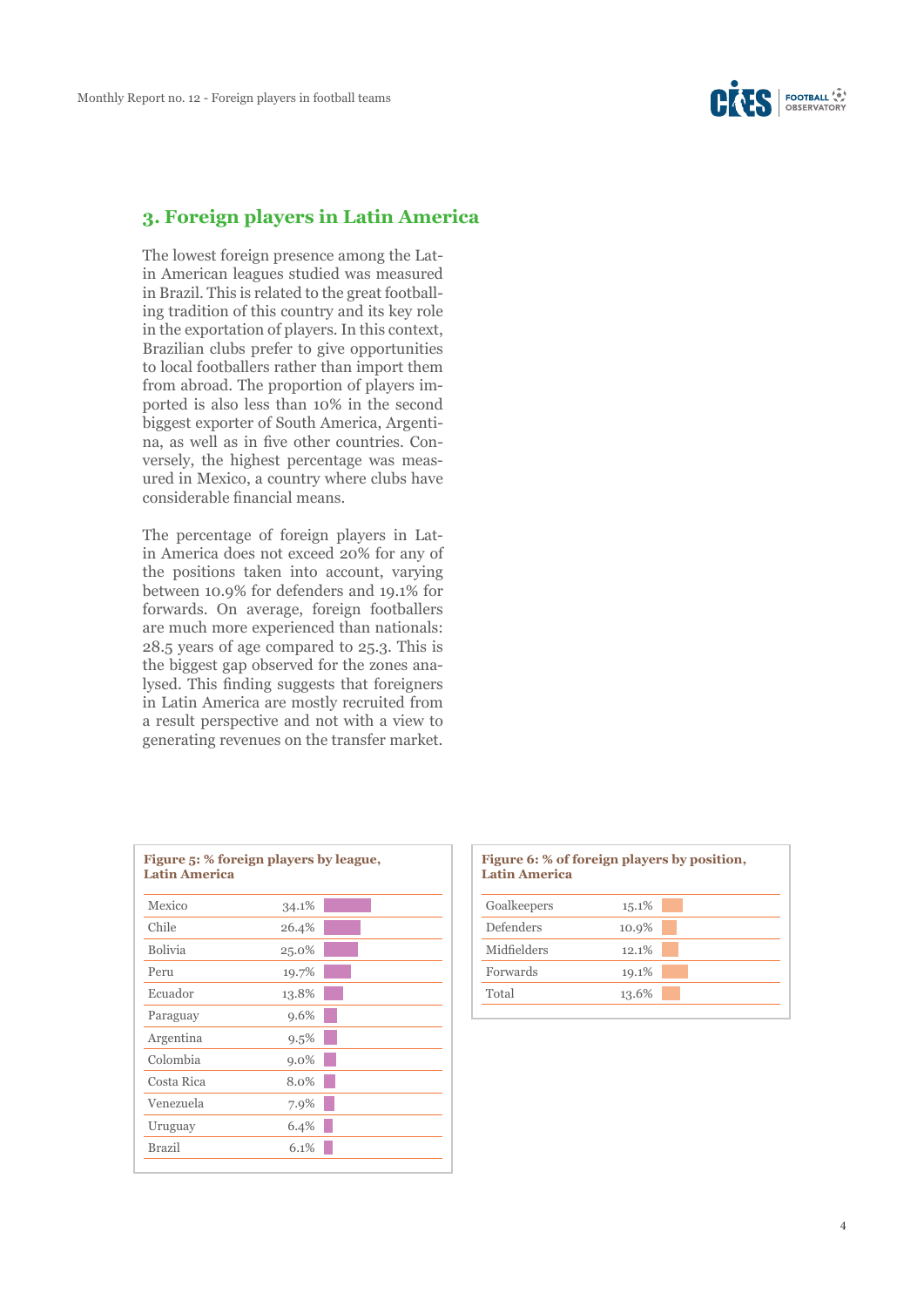

#### **4. Foreign players in Asia**

In ten of the 12 Asian championships included in this study, the proportion of foreigners is situated between one tenth and a fifth of squads. The proportion of imported players was over 30% in only two countries: Australia and Qatar. The strong international outlook of the Qatari league in comparison to the other Asian championships studied has not prevented the local managers from setting up an ambitious training programme within the Aspire Academy. This top level sporting centre brings together experts from all over the world with the aim of training players for the 2022 World Cup national team.

There are large disparities in the percentage of foreign footballers according to the position examined. As in the other zones analysed, the relatively greater presence of foreign players was measured for forwards: 31.1%. In a context where quotas strongly limit the import of footballers, Asian clubs tend to concentrate their international recruitment on forwards even more than top division teams from other continents. Similar to Latin America, foreigners are considerably older than nationals: 28.5 years of age as opposed to 26.6. In Asia too, the import of players does not aim primarily to make profits on the transfer market.

| Oatar                | 36.6%    |  |
|----------------------|----------|--|
| Australia            | 30.6%    |  |
| China                | 22.1%    |  |
| Thailand             | 21.0%    |  |
| Saudi Arabia         | 19.4%    |  |
| United Arab Emirates | 18.2%    |  |
| Iraq                 | $18.0\%$ |  |
| Japan                | 14.6%    |  |
| Vietnam              | 12.0%    |  |
| Korea Republic       | 11.9%    |  |
| Iran                 | 9.1%     |  |
| Uzbekistan           | 8.6%     |  |

| Figure 8: % of foreign players by position,<br>Asia |  |  |
|-----------------------------------------------------|--|--|
| 7.1%                                                |  |  |
| 13.4%                                               |  |  |
| 16.0%                                               |  |  |
| 31.1%                                               |  |  |
| 17.9%                                               |  |  |
|                                                     |  |  |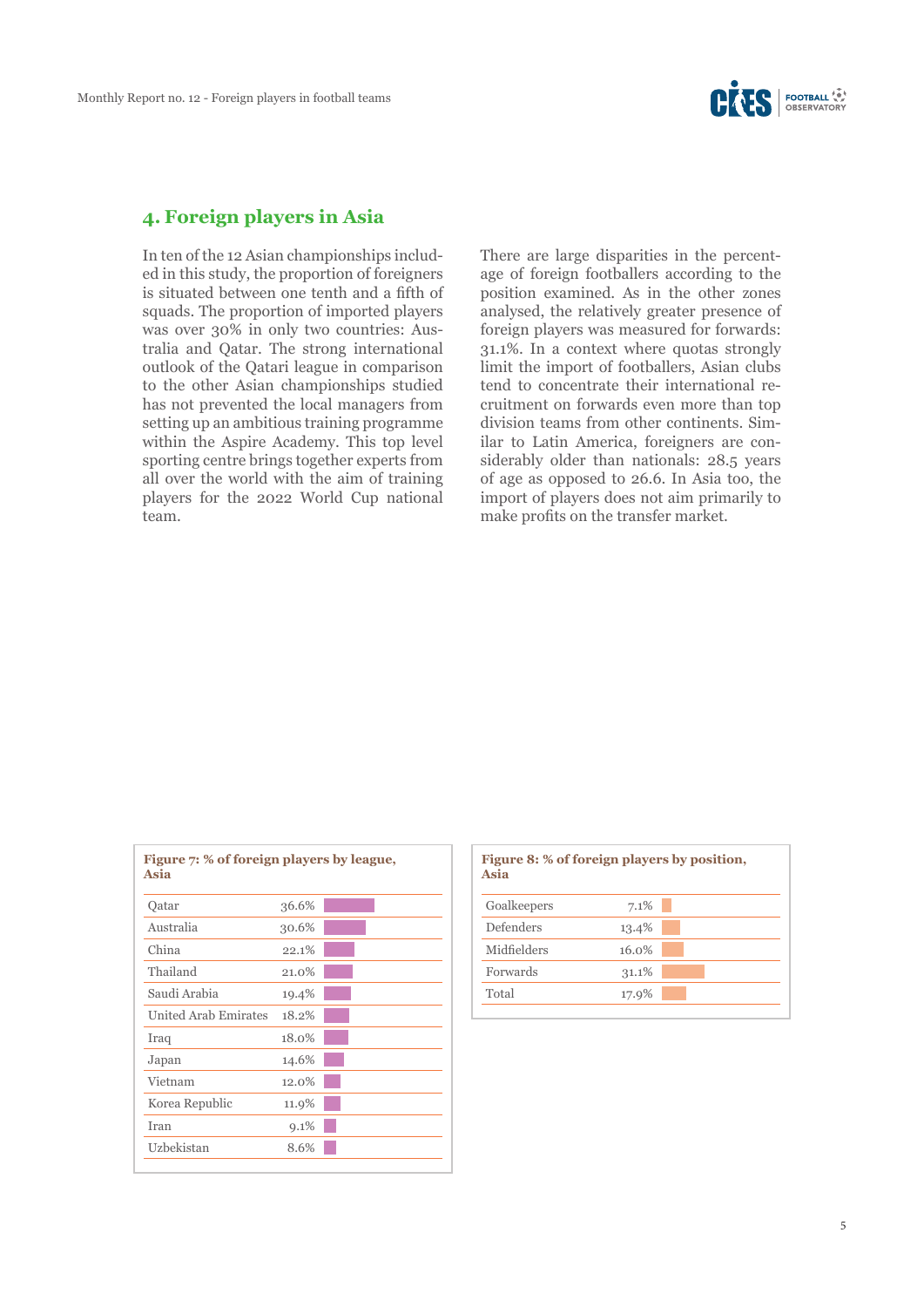### **5. Foreign players in Europe**

None of the European leagues surveyed has a proportion of foreigners lower than one fifth. In six cases out of twelve, this percentage is over 50%. The highest value was measured for the English Premier League: 66.4%. Foreign players represent an important part of squads throughout Europe. The significantly lower figure measured in Ukraine is partly due to the conflict with Russia. The relatively low percentages observed in France, the Netherlands and Spain are a reflection of the importance given to training in these countries, as well as of the expertise existing in this field.

Foreigners represent at least 40% of players regardless of position. As elsewhere, the highest relative presence was measured for forwards. More than half of forwards in European leagues included in the study are of foreign origin (55.2%). The average age of foreign footballers is close to that of nationals: 26.1 years of age compared to 25.5. Being very numerous, imported players no longer have any particular status within teams of the most competitive leagues of the Old Continent.

| Figure 9: % of foreign players by league,<br><b>Europe</b> |  |  |  |
|------------------------------------------------------------|--|--|--|
| 66.4%                                                      |  |  |  |
| 59.1%                                                      |  |  |  |
| 57.9%                                                      |  |  |  |
| 57.4%                                                      |  |  |  |
| 55.6%                                                      |  |  |  |
| 50.1%                                                      |  |  |  |
| 47.8%                                                      |  |  |  |
| 43.0%                                                      |  |  |  |
| 41.6%                                                      |  |  |  |
| 35.5%                                                      |  |  |  |
| 33.9%                                                      |  |  |  |
| 20.1%                                                      |  |  |  |
|                                                            |  |  |  |

# **Figure 10: % of foreign players by position, Europe** Goalkeepers 40.4% Defenders 45.6% Midfielders 46.6% Forwards 55.2% Total 47.7%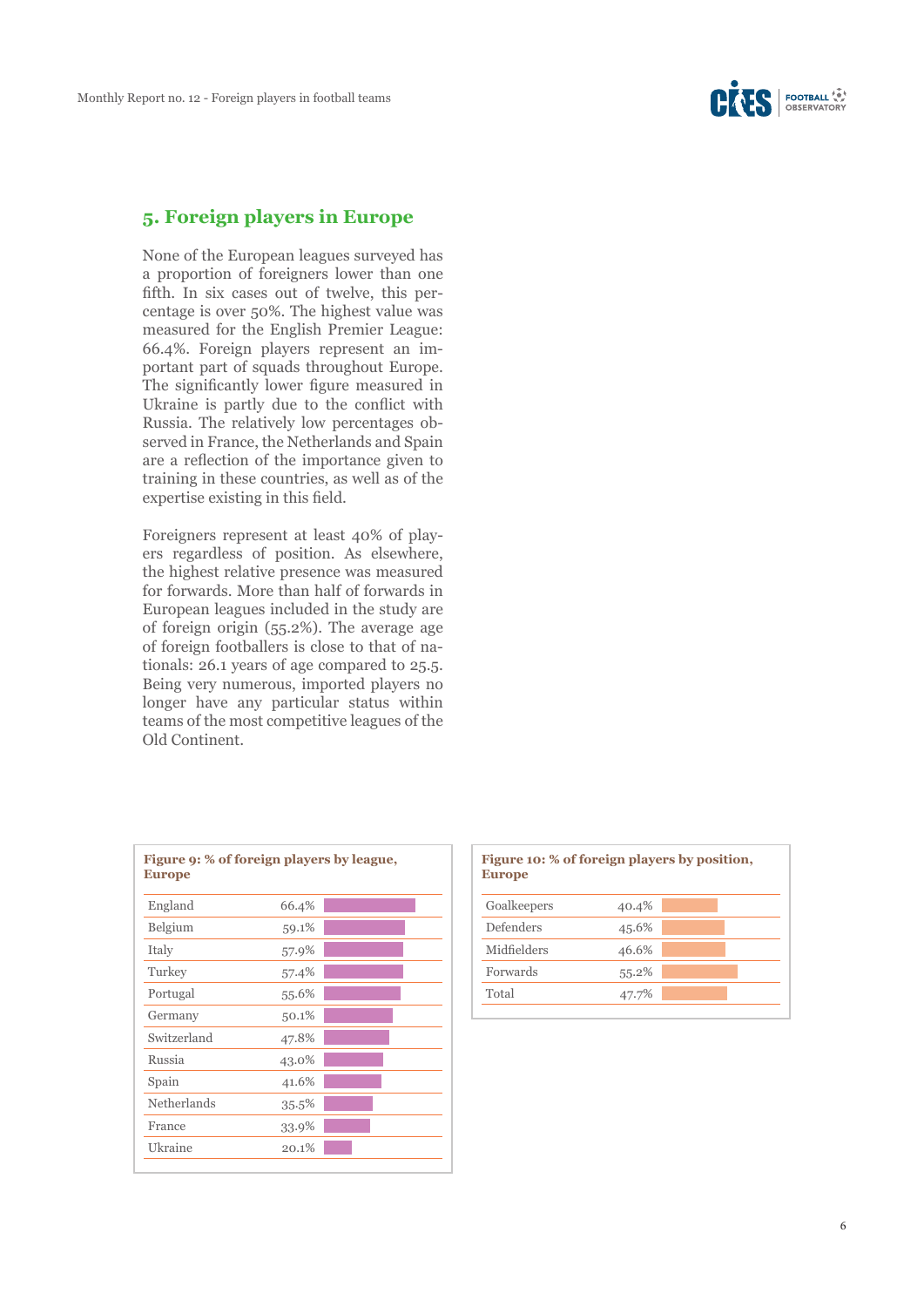

## **6. Foreign players in the MLS**

During the 2015 season, foreigners represented almost half of the players in MLS teams. Their distribution between clubs was relatively homogenous. Only three teams had less than 10 imported players: New England Revolution, DC United and Toronto FC. The numerous American players in the latter team were not considered as foreigners. By contrast, Vancouver Whitecaps, Orlando City and Seattle Sounders had the highest contingent of foreign footballers.

As in the other zones, foreign players are over-represented among forwards: 60.9%. By contrast, only 15% of goalkeepers of MLS teams were imported. This result reflects the important tradition of goalkeeper training in the United States. Numerous American goalkeepers are active abroad.

| Figure 11: number of foreign players<br>per MLS team |    |                     |  |  |
|------------------------------------------------------|----|---------------------|--|--|
| Vancouver Whitecaps                                  | 19 |                     |  |  |
| Orlando City                                         | 17 | <u> Timba ka</u>    |  |  |
| Seattle Sounders                                     | 16 |                     |  |  |
| Montreal Impact                                      | 14 | <u> Timba ka</u>    |  |  |
| Portland Timbers                                     | 14 | <u> Herman Ma</u>   |  |  |
| New York City                                        | 13 |                     |  |  |
| Columbus Crew                                        | 12 |                     |  |  |
| Chicago Fire                                         | 11 | IIIIIIIIIII         |  |  |
| Colorado Rapids                                      | 11 | <u>HIIIIIIIII</u>   |  |  |
| <b>FC</b> Dallas                                     | 11 | <u> Maria Ma</u>    |  |  |
| <b>Houston Dynamo</b>                                | 11 | <b>THEFT IT I</b>   |  |  |
| New York RB                                          | 11 | <b>THEFT IT I</b>   |  |  |
| Philadelphia Union                                   | 11 | <b>TITULITII</b>    |  |  |
| Real Salt Lake                                       | 11 | <u> Hillian III</u> |  |  |
| SJ Earthquakes                                       | 11 | <u> Hilliam M</u>   |  |  |
| LA Galaxy                                            | 10 | <b>TITULITII</b>    |  |  |
| Sporting KC                                          | 10 | <b>THULLIN</b>      |  |  |
| Toronto FC                                           | 7  | ШШ                  |  |  |
| DC United                                            | 6  | IIIII               |  |  |
| New England                                          | 5  | Ш                   |  |  |
|                                                      |    |                     |  |  |

The average age of foreigners does not differ greatly to that of nationals: 27.4 years of age compared to 26.3. This finding illustrates that the MLS regroups relatively seasoned players in comparison with the European and Latin American top division leagues surveyed.

| Figure 12: % of foreign players by position,<br><b>MLS</b> |       |  |  |  |
|------------------------------------------------------------|-------|--|--|--|
| Goalkeepers                                                | 15.0% |  |  |  |
| Defenders                                                  | 41.3% |  |  |  |
| Midfielders                                                | 54.6% |  |  |  |
| Forwards                                                   | 60.9% |  |  |  |
| Total                                                      | 48.5% |  |  |  |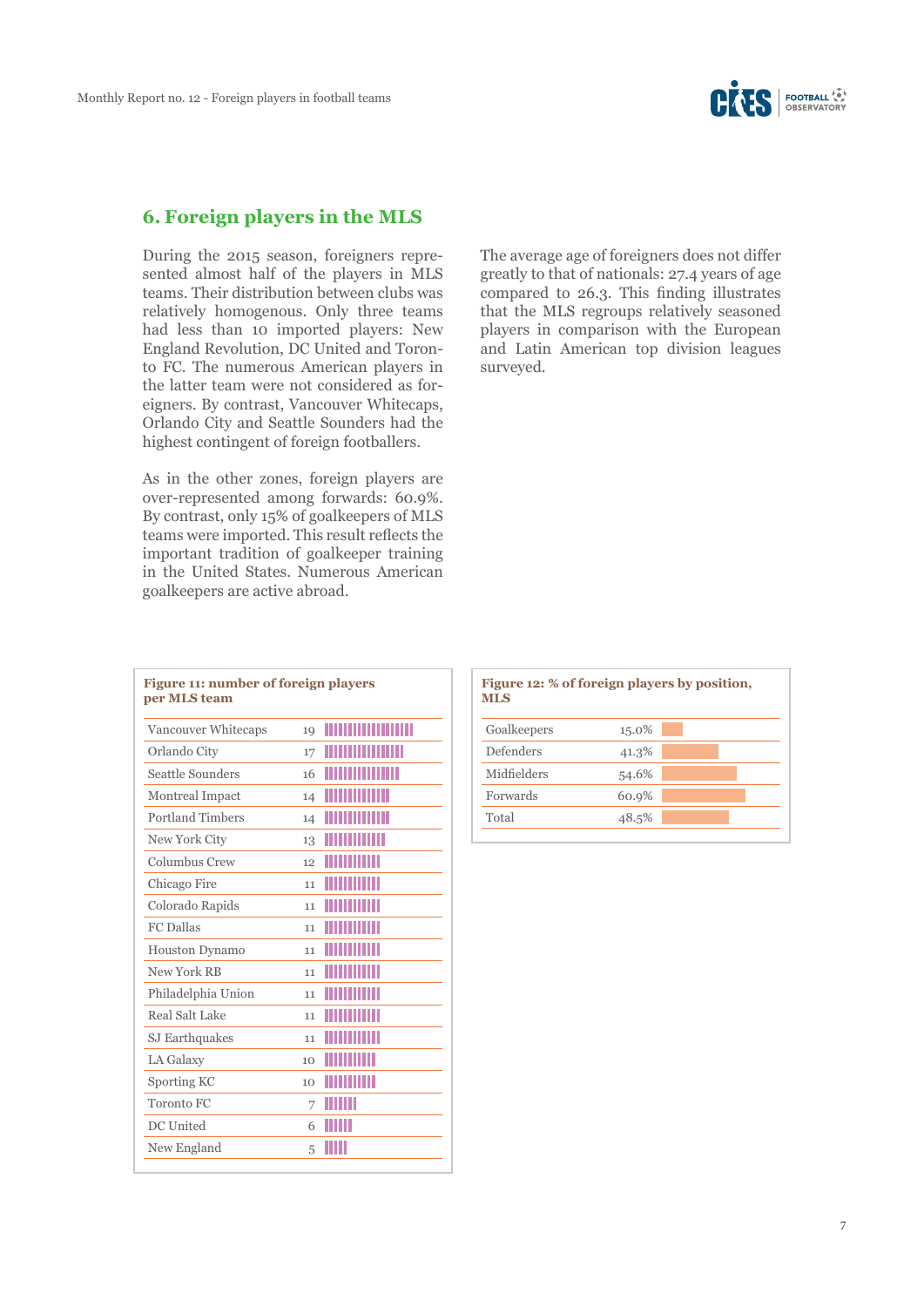

#### **7. International mobility: what's really at stake**

Throughout the history of football, foreign footballers have always enjoyed a privileged status within teams. The existence of quotas strictly limiting their presence has obliged clubs to orientate their international recruitment towards experienced players. The latter were generally among the best footballers of the squad and became as a result favourites in the public eye. This situation has changed considerably today, especially in Europe.

The weakening of quotas in Europe has led to a multiplication of international flows. For most countries, the qualitative assessment of the exchange between players imported and players exported is henceforth negative. The main beneficiaries of the liberalisation of flows are the top clubs of the most financially powerful leagues. These dominant teams can indeed concentrate talent even more strongly than in the past. This process is at the heart of the deterioration of the competitive balance in Europe.

Being in a financial position to recruit the best players regardless of their origin can however be a trap. All the clubs having left their mark on modern football in Europe (Real Madrid, Ajax, Bayern Munich, Milan, Manchester United) and elsewhere (Boca Juniors, River Plate, Santos, Flamengo) had several home-grown pillars, whose presence made a major contribution to their legendary status. The most recent example is Barcelona.

The recruitment of a plethora of foreign players to the detriment of local or national ones can also mask outrageous short-term speculation on the transfer market. This tends to undermine clubs' future. Within the framework of these policies, foreign players are not recruited as elements to bolster teams in the long term but rather to showcase and transfer them for profit. These transactions often benefit actors that are part of the transfer networks even more than the employer clubs.